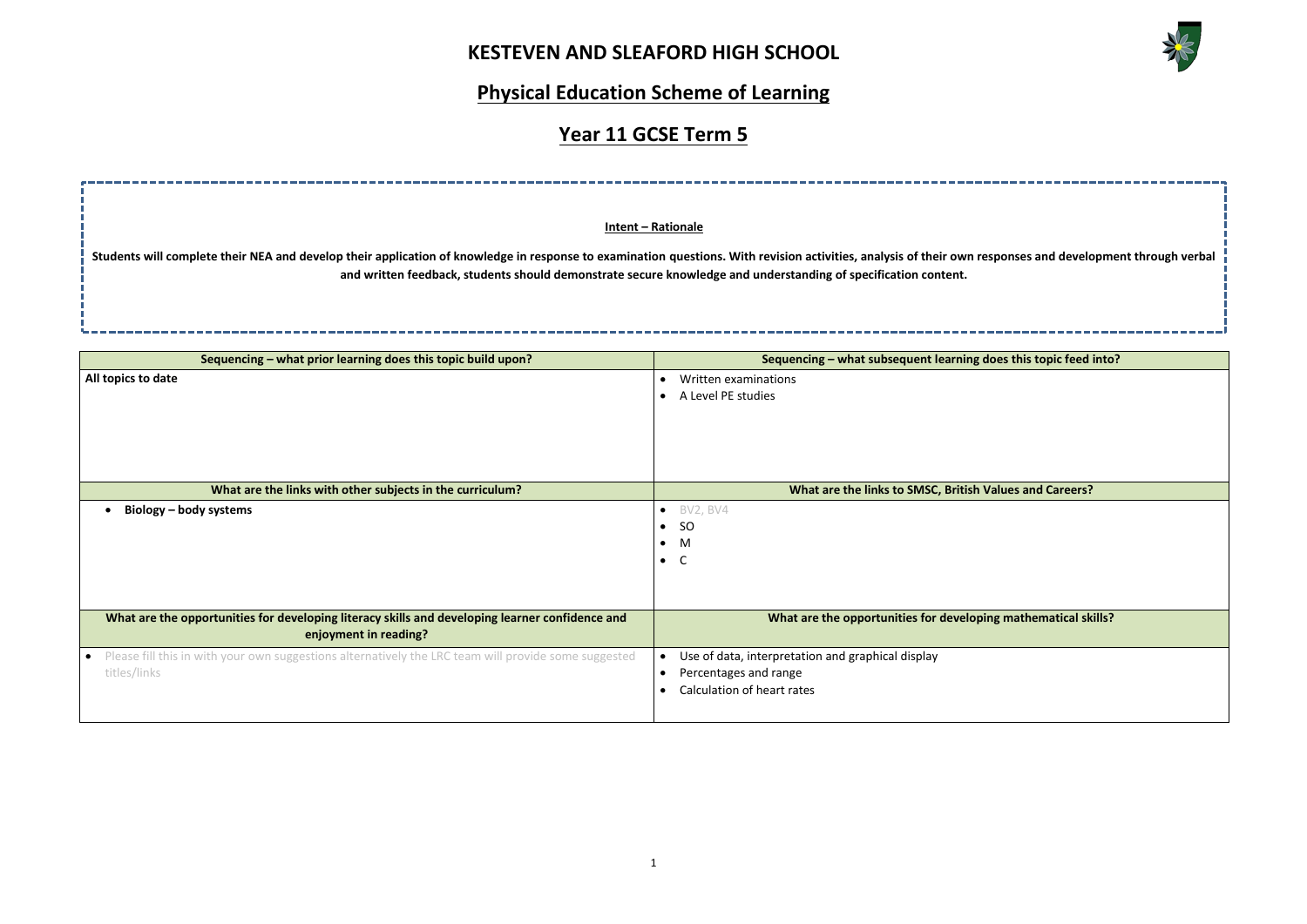## **KESTEVEN AND SLEAFORD HIGH SCHOOL**



**What ing the progress of students?** 

# **Physical Education Scheme of Learning**

# **Year 11 GCSE Term 5**

#### **Intent – Concepts**

|                                                                          | What knowledge will students gain and what skills will they develop as a consequence of this topic?                                                                                        |
|--------------------------------------------------------------------------|--------------------------------------------------------------------------------------------------------------------------------------------------------------------------------------------|
|                                                                          | Know<br>Students will reinforce knowledge from both paper 1 and paper 2 topics.                                                                                                            |
|                                                                          | <b>Apply</b><br>Students will develop their application of knowledge through use of different command words, a variety of question types and levels of response.                           |
|                                                                          | <b>Extend</b><br>Students will reflect on their application of knowledge, identify gaps or misconceptions and develop their understanding as a result.                                     |
| What subject specific language will be used and developed in this topic? | What opportunities are available for assessing the progr                                                                                                                                   |
| Language for learning<br>See SOL Year 10-11                              | Students will use mark schemes to self-assess<br>$\bullet$<br>Examination questions used for teacher feedback<br>$\bullet$<br>Online resources show success rate of tasks set<br>$\bullet$ |